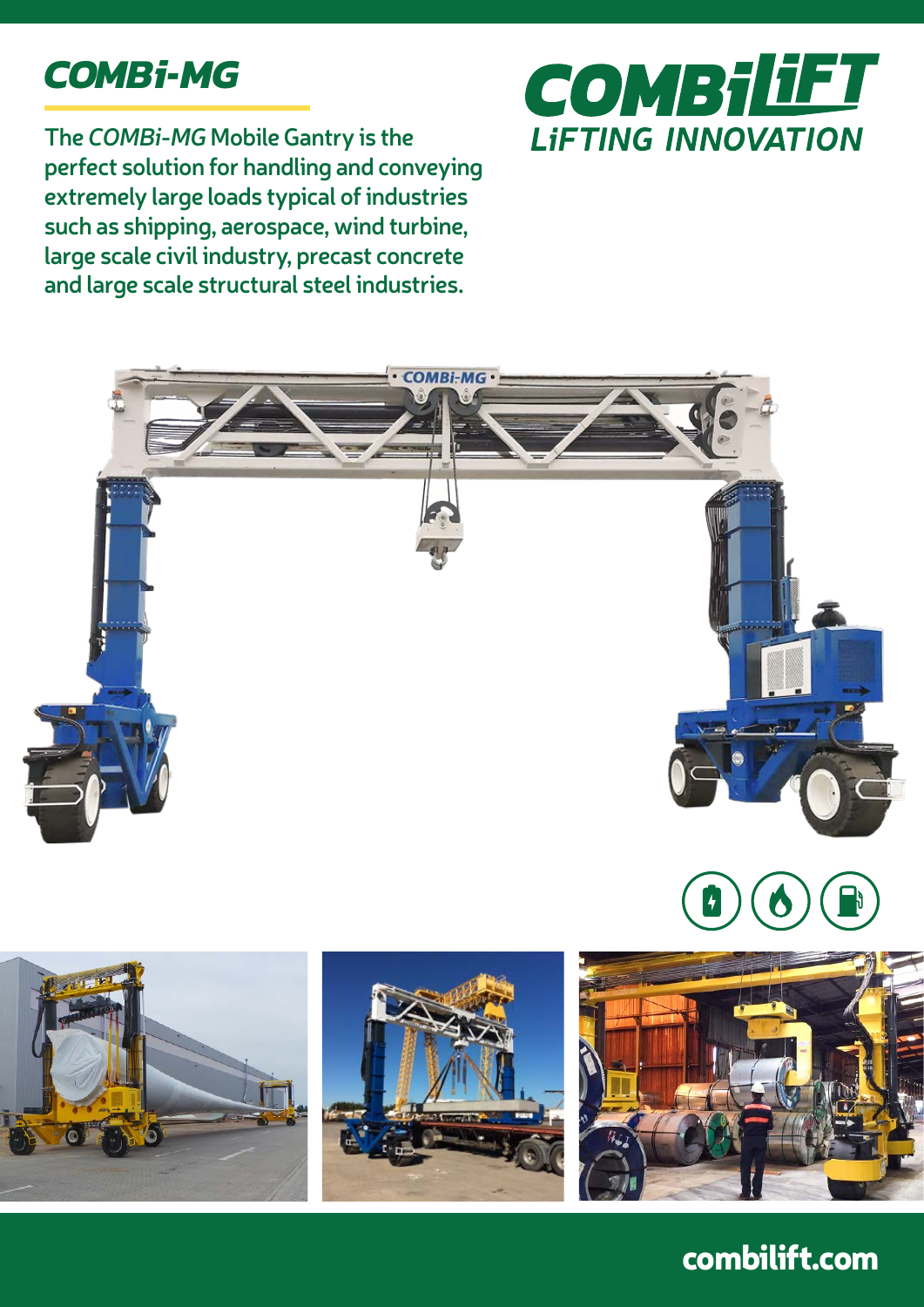

Highly customisable to fit any load handling challenge. The COMBi-MG is highly adaptable to your needs and can be built to dimensions **specifically to suit your application. It can be fitted with a very wide range of lifting accessories to suit any application or industry.**  Highly customisable to fit any load handling challenge. The COM

**The** *COMBi-MG* **can be equipped with a rotating C-hook for handling coils, which can be operated to roll in both directions and in manual and automatic operation. With capacities ranging from 80 tonne, it's a safe choice to go with the** *COMBi-MG***.**

| <b>STANDARD BUILD</b> |                                            | <b>IMPERIAL</b>          |                                      |
|-----------------------|--------------------------------------------|--------------------------|--------------------------------------|
|                       | <i><b>*CUSTOMISATION AVAILABLE</b></i>     | <b>MG</b>                | MG-T                                 |
|                       | <b>REF. DESCRIPTION</b>                    | <b>TRAILER TO GROUND</b> | <b>TELESCOPIC HIGHER LIFT STROKE</b> |
|                       | <b>Overall Length</b>                      | 29'6"                    | 197"                                 |
| $\overline{c}$        | <b>Overall Width</b>                       | 16'9''                   | 172"                                 |
| 3                     | <b>Overall Height</b>                      | 17' 6''                  | 217" - 287"                          |
| $\overline{4}$        | <b>Ground Clearance under Side Section</b> | $9\frac{1}{2}$ "         | 11"                                  |
| 5                     | <b>Height Over Engine</b>                  | $80\frac{1}{2}$ "        | 106"                                 |
| 6                     | <b>Wheelbase</b>                           | $151\frac{1}{2}$         | 163"                                 |
|                       | <b>Width of Load Area</b>                  | $227\frac{1}{2}$ "       | 118"                                 |
| 8                     | <b>Height of Load Area</b>                 | 127"                     | 157" - 228"                          |
| 9                     | Minimum Outisde Radius                     | 181"                     | 264"                                 |
| 10                    | <b>Lift Stroke</b>                         | $47\frac{1}{2}$          | 71"                                  |
|                       |                                            |                          |                                      |
| A                     | <b>Capacity</b>                            | 44,000lbs - 200,000lbs   |                                      |
| D                     | Unladen Weight                             | 200001                   |                                      |

| $\overline{A}$ | <b>ICAPACILY</b>               | 44,UUULUS - ZUU,UUULUS                 |  |
|----------------|--------------------------------|----------------------------------------|--|
|                | <b>B</b> Unladen Weight        | 29,000lbs                              |  |
| $\mathsf{C}$   | Gradeability                   | 5% Fully Loaded                        |  |
| D              | Maximum Ground Speed           | 4 <sub>mph</sub>                       |  |
|                | E   V3800 Kubota Diesel Engine | <b>96HP</b>                            |  |
| E.             | Electrics                      | 12 Volt                                |  |
| G              | <b>Tyres</b>                   | 4 x Super Elastic Puntcure Proof Tyres |  |
|                | <b>H</b> Standard Colour       | <b>Yellow &amp; Gray</b>               |  |
|                |                                |                                        |  |

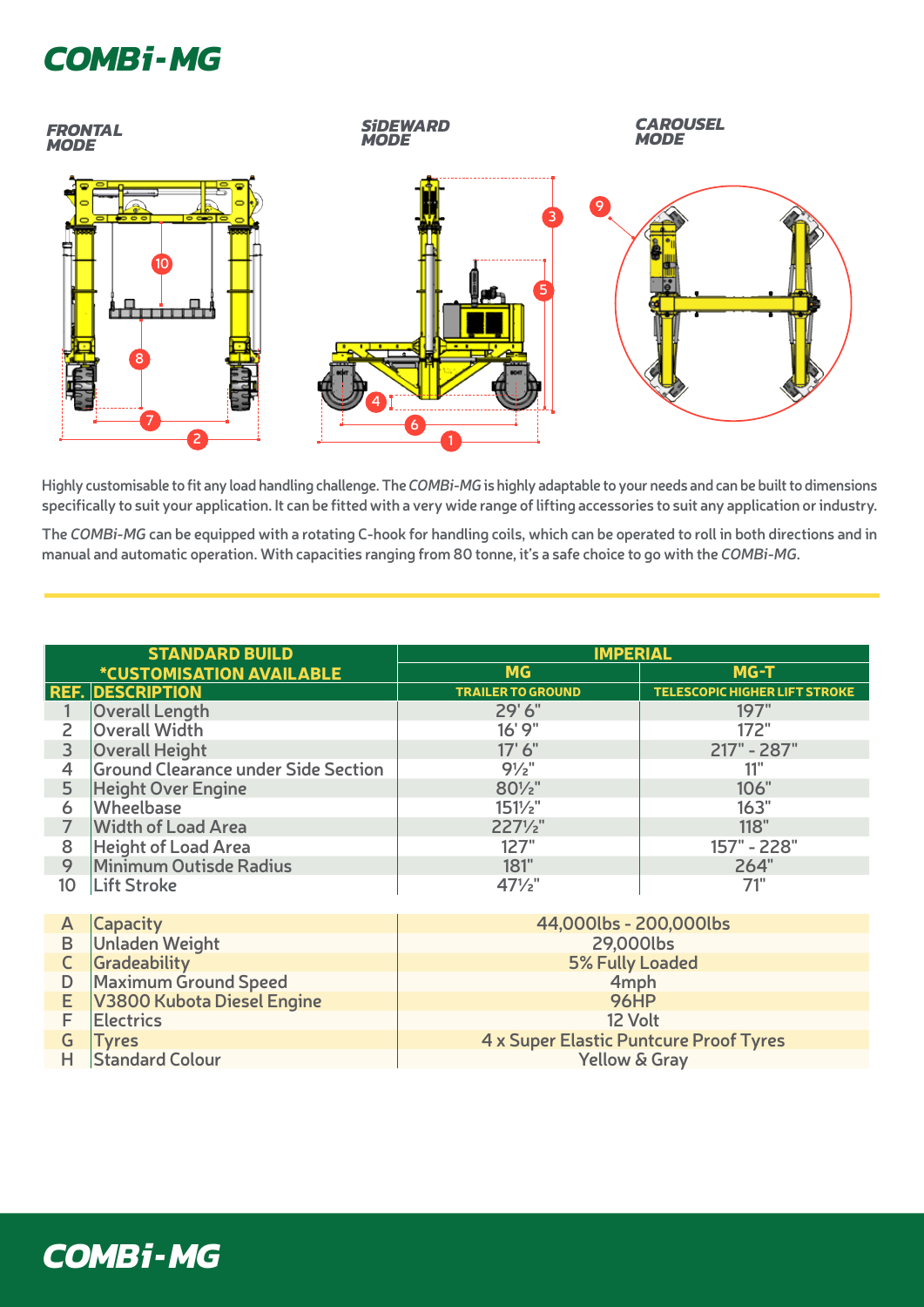### Steering Functions:





**PICTURED ABOVE: 2** *COMBi-MG* **machines working in tandem handling wind turbine blades**





## combilift.com